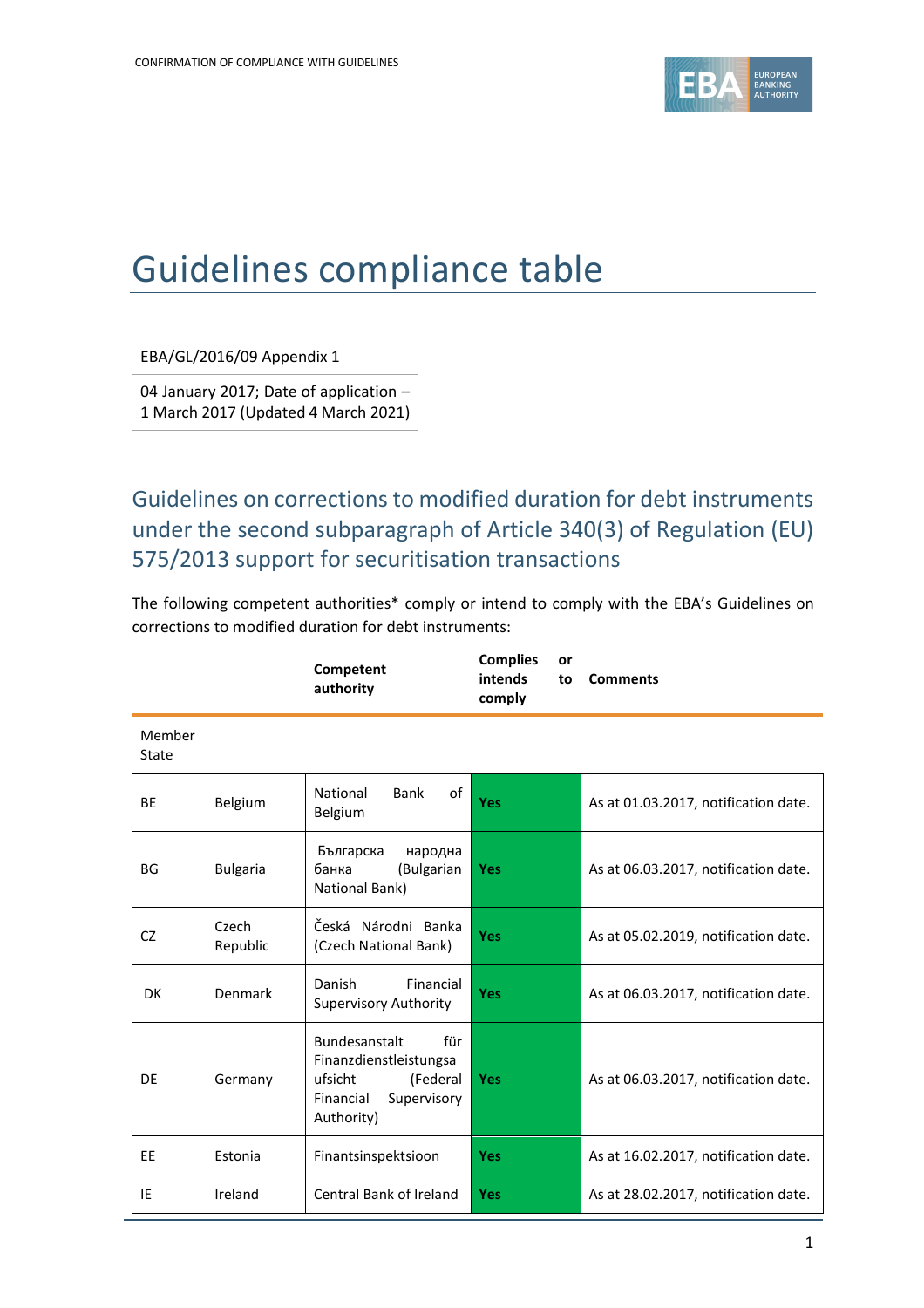

|           |           | Competent<br>authority                                      | <b>Complies</b><br>or<br>intends<br>to<br>comply | <b>Comments</b>                                                                                                                                                                                                                                                                                                                                                                                  |
|-----------|-----------|-------------------------------------------------------------|--------------------------------------------------|--------------------------------------------------------------------------------------------------------------------------------------------------------------------------------------------------------------------------------------------------------------------------------------------------------------------------------------------------------------------------------------------------|
| EL        | Greece    | Τράπεζα της Ελλάδος<br>(Bank of Greece)                     | Intends to<br>comply**                           | By such time as the necessary<br>legislative<br>regulatory<br>or<br>proceedings have been completed.                                                                                                                                                                                                                                                                                             |
| <b>HR</b> | Croatia   | Hrvatska<br>narodna<br>banka<br>(Croatian<br>National Bank) | <b>Yes</b>                                       | As at 27.02.2017, notification date.<br><b>Guidelines</b><br>on<br>corrections<br>to<br>modified<br>for<br>duration<br>debt<br>instruments under Article 340(3) of<br>Regulation<br>(EU)<br>575/2013/EU<br>(EBA/GL/2016/09) are not currently<br>relevant for our credit institutions<br>credit institutions<br>because<br>in<br>Croatia do not apply the method<br>specified under Article 340. |
| ES        | Spain     | Banco de España (Bank<br>of Spain)                          | Yes                                              | As at 02.03.2017, notification date.                                                                                                                                                                                                                                                                                                                                                             |
| FR.       | France    | <b>ACPR</b>                                                 | <b>Yes</b>                                       | As at 28.02.2017, notification date.<br><b>ACPR</b><br>complies<br>with<br>EBA/GL/2016/09<br>through<br>a<br>mention (see para 130 bis sqq) in its<br>Notice "Modalités de calcul des<br>ratios prudentiels dans le cadre de<br>CRDIV";<br>http://acpr.banque-<br>la.<br>france.fr/fileadmin/user_upload/ac<br>p/publications/registre-<br>officiel/20170222 Notice 2016.pdf                     |
| ΙT        | Italy     | Banca d'Italia (Bank of<br>Italy)                           | Yes                                              | As at 03.05.2019, notification date.                                                                                                                                                                                                                                                                                                                                                             |
| CΥ        | Cyprus    | Κεντρική Τράπεζα της<br>Κύπρου (Central Bank<br>of Cyprus)  | <b>Yes</b>                                       | As at 02.03.2021, notification date.                                                                                                                                                                                                                                                                                                                                                             |
| LV        | Latvia    | Financial and Capital<br><b>Market Commission</b>           | Yes                                              | As at 01.02.2019, notification date.<br>EBA Guidelines are implemented by<br>the FCMC Regulations No 123 of 22<br>August<br>2017<br>Regulations<br>on<br>correction to modified duration for<br>debt instruments<br>https://www.vestnesis.lv/op/2017<br>(170.5)                                                                                                                                  |
| LT        | Lithuania | Lietuvos Bankas (Bank<br>of Lithuania)                      | Yes                                              | As at 22.01.2019, notification date.<br>Compliance with GL approved by 20<br>February 2017 Supervision Service<br>Decision No 241-28. The Decision<br>etner5ed into force on 1 March<br>2017.                                                                                                                                                                                                    |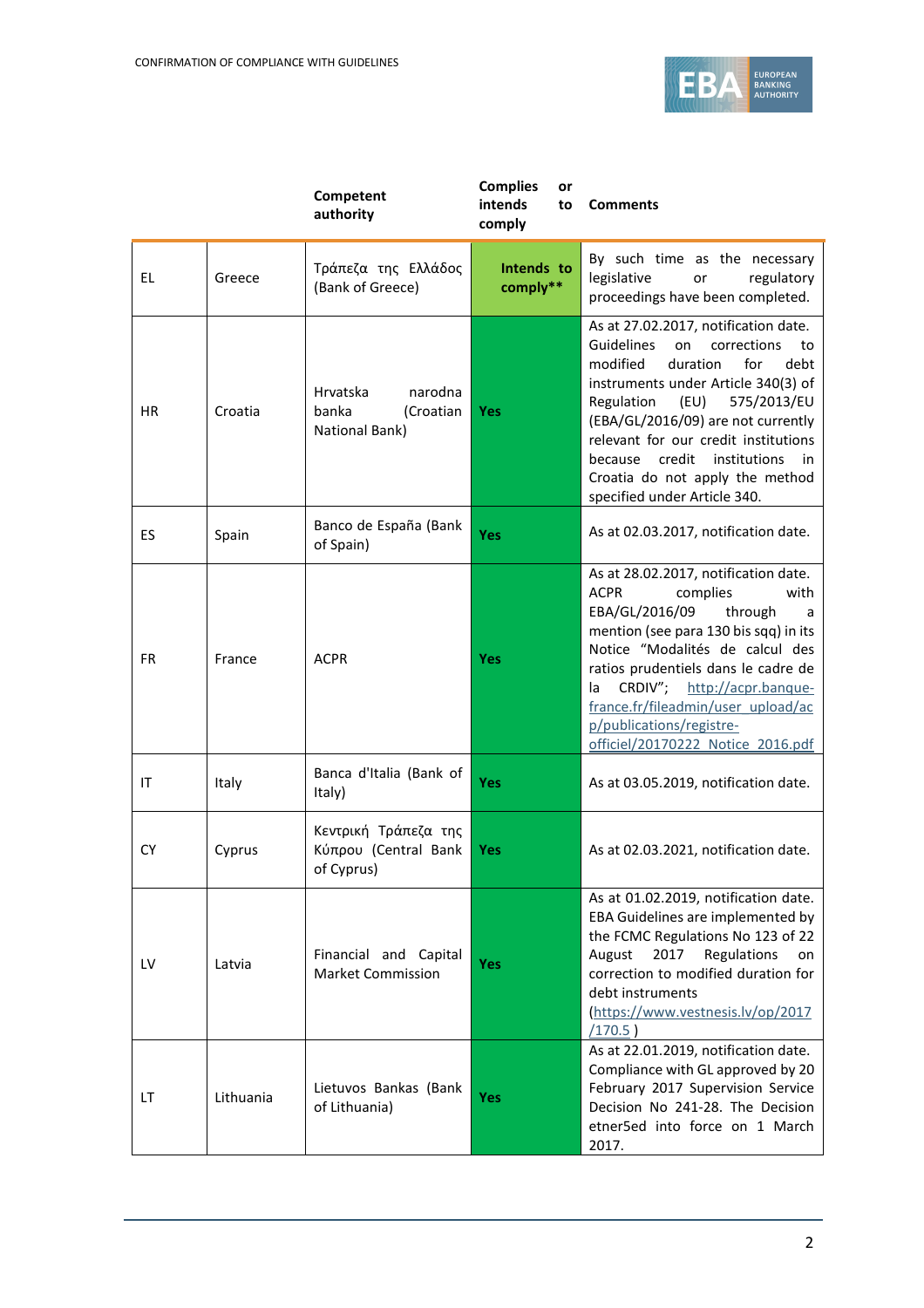

|           |             | Competent<br>authority                                                      | <b>Complies</b><br>or<br>intends<br>to<br>comply | <b>Comments</b>                                                                                                                                                                                                                                                                                                                                                                                                                                                                                                                                                                                                                                                                                                                                                                                                                                                                                         |
|-----------|-------------|-----------------------------------------------------------------------------|--------------------------------------------------|---------------------------------------------------------------------------------------------------------------------------------------------------------------------------------------------------------------------------------------------------------------------------------------------------------------------------------------------------------------------------------------------------------------------------------------------------------------------------------------------------------------------------------------------------------------------------------------------------------------------------------------------------------------------------------------------------------------------------------------------------------------------------------------------------------------------------------------------------------------------------------------------------------|
| LU        | Luxembourg  | Commission<br>de<br>Surveillance du Secteur<br>Financier (CSSF)             | <b>Yes</b>                                       | As at 05.02.2019, notification date.                                                                                                                                                                                                                                                                                                                                                                                                                                                                                                                                                                                                                                                                                                                                                                                                                                                                    |
| HU        | Hungary     | Magyar Nemzeti Bank<br>(The Central Bank of<br>Hungary)                     | Yes                                              | As at 06.03.2016, notification date.                                                                                                                                                                                                                                                                                                                                                                                                                                                                                                                                                                                                                                                                                                                                                                                                                                                                    |
| MT        | Malta       | Malta<br>Financial<br>Services Authority                                    | <b>Yes</b>                                       | As at 02.03.2021, notification date.<br>On 27 June 2019, the Malta<br>Financial<br>Services<br>Authority<br>published Annex 2J to Banking Rule<br>BR/12, on the Calculation of<br>General Interest Rate Risk on Debt<br>Instruments - The Duration-Based<br>Approach to adopt and implement<br>the provisions of the EBA Guidelines<br>on corrections to modified duration<br>for debt instruments under the<br>second subparagraph of Article<br>340(3) of Regulation (EU) 575/2013<br>for<br>securitisation<br>support<br>transactions (EBA/GL/2016/09). In<br>accordance with such Guidelines,<br>this Annex specifies how to apply<br>corrections to the calculation of the<br>modified<br>duration<br>reflect<br>to<br>prepayment risk. Link to Annex 2K<br>BR/12:<br>to<br>https://www.mfsa.mt/wp-<br>content/uploads/2019/06/Annex-<br>in-BR12-on-corrections-to-MD-for-<br>debt-instruments.pdf |
| NL.       | Netherlands | Nederlandsche<br>De<br>Bank                                                 | Yes                                              | As at 14.03.2017, notification date.                                                                                                                                                                                                                                                                                                                                                                                                                                                                                                                                                                                                                                                                                                                                                                                                                                                                    |
| AT        | Austria     | Financial<br>Austrian<br>Market Authority                                   | Yes                                              | As at 03.03.2017, notification date.                                                                                                                                                                                                                                                                                                                                                                                                                                                                                                                                                                                                                                                                                                                                                                                                                                                                    |
| PL        | Poland      | Komisja<br>Nadzoru<br>Finansowego                                           | <b>Yes</b>                                       | As at 06.03.2017, notification date.                                                                                                                                                                                                                                                                                                                                                                                                                                                                                                                                                                                                                                                                                                                                                                                                                                                                    |
| PT        | Portugal    | Banco<br>de<br>Portugal<br>(Bank of Portugal)                               | Yes                                              | As at 03.03.2017, notification date.                                                                                                                                                                                                                                                                                                                                                                                                                                                                                                                                                                                                                                                                                                                                                                                                                                                                    |
| <b>RO</b> | Romania     | Națională<br><b>Banca</b><br>a<br>României<br>(National<br>Bank of Romania) | <b>Yes</b>                                       | As at 27.02.2017, notification date.                                                                                                                                                                                                                                                                                                                                                                                                                                                                                                                                                                                                                                                                                                                                                                                                                                                                    |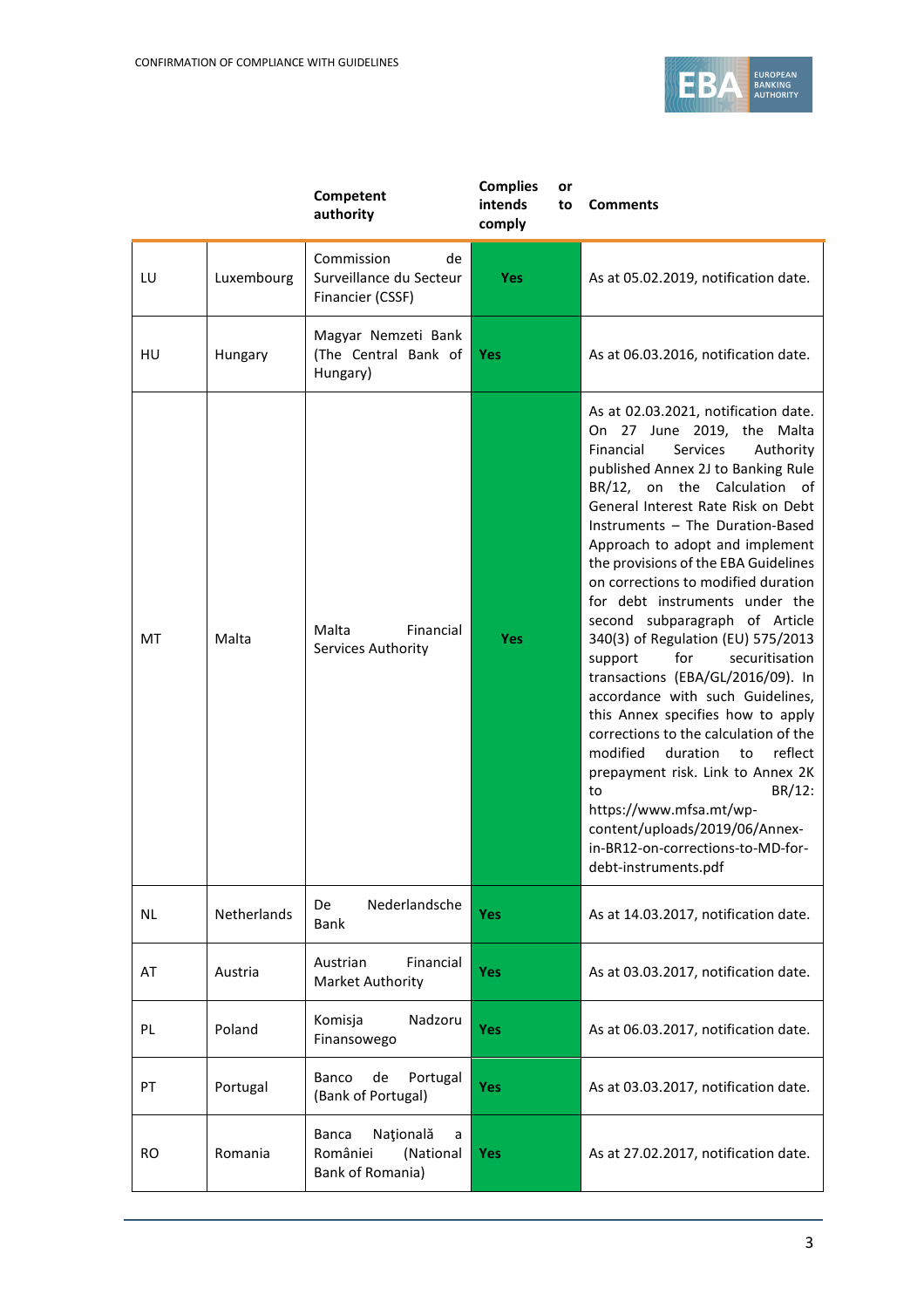

|           |          | Competent<br>authority                                                           | <b>Complies</b><br>or<br>intends<br>to<br>comply | <b>Comments</b>                                                                                                                                                                                                                                                                                                     |
|-----------|----------|----------------------------------------------------------------------------------|--------------------------------------------------|---------------------------------------------------------------------------------------------------------------------------------------------------------------------------------------------------------------------------------------------------------------------------------------------------------------------|
| <b>SI</b> | Slovenia | Banka Slovenije (Bank<br>of Slovenia)                                            | <b>Yes</b>                                       | As at 01.03.2017, notification date.<br>https://www.uradni-list.si/glasilo-<br>uradni-list-rs/vsebina/2017-01-<br>0188?so=2017-01-0188                                                                                                                                                                              |
| <b>SK</b> | Slovakia | Národná<br><b>Banka</b><br>Slovenska<br>(National<br>Bank of Slovakia)           | <b>No</b>                                        | Does not comply and does not<br>intend to comply with all or parts of<br>the Guidelines.<br>The Guidelines on corrections to<br>modified<br>duration<br>for<br>debt<br>instruments under the second<br>subparagraph of Article 340(3) of<br>Regulation (EU) 575/2013 are not<br>relevant for Slovak banking sector. |
| FI        | Finland  | Finanssivalvonta<br>$(IN -$<br>(for<br>FSA)<br>Less<br>Significant Institutions) | <b>Yes</b>                                       | As at 01.03.2017, notification date.<br>We have made amendments to FIN-<br>FSA Regulations and Guidelines<br>25/2013<br>where<br>advise<br>we<br>supervised entities to comply with<br>the Guidelines. The amended<br>Regulations and Guidelines 25/2013<br>will be published shortly here.                         |
| <b>SE</b> | Sweden   | Finansinspektionen<br>(SE-FSA)                                                   | Yes                                              | As at 06.03.2017.                                                                                                                                                                                                                                                                                                   |

## **EU Institutions – Agencies**

| ECB<br>ECB<br>ECB |  | As at 06.03.2017, notification date. |
|-------------------|--|--------------------------------------|
|-------------------|--|--------------------------------------|

## **EEA – EFTA State**

| 1S  | Iceland       | Fjármálaeftirlitið<br>(Financial<br>Supervisory<br>Authority)    | Yes        | As at 05.02.2019, notification date. |
|-----|---------------|------------------------------------------------------------------|------------|--------------------------------------|
| LI  | Liechtenstein | Financial<br>Market<br>Authority Liechtenstein<br>(FMA)          | Yes        | As at 06.03.2017, notification date. |
| NO. | Norway        | <b>The</b><br>Financial<br>Authority<br>Supervisory<br>of Norway | <b>Yes</b> | As at 05.02.2019, notification date. |

\*The EEA States other than the Member States of the European Union are not currently required to notify their compliance with the EBA's Guidelines. This table is based on information provided from those EEA States on a voluntary basis.